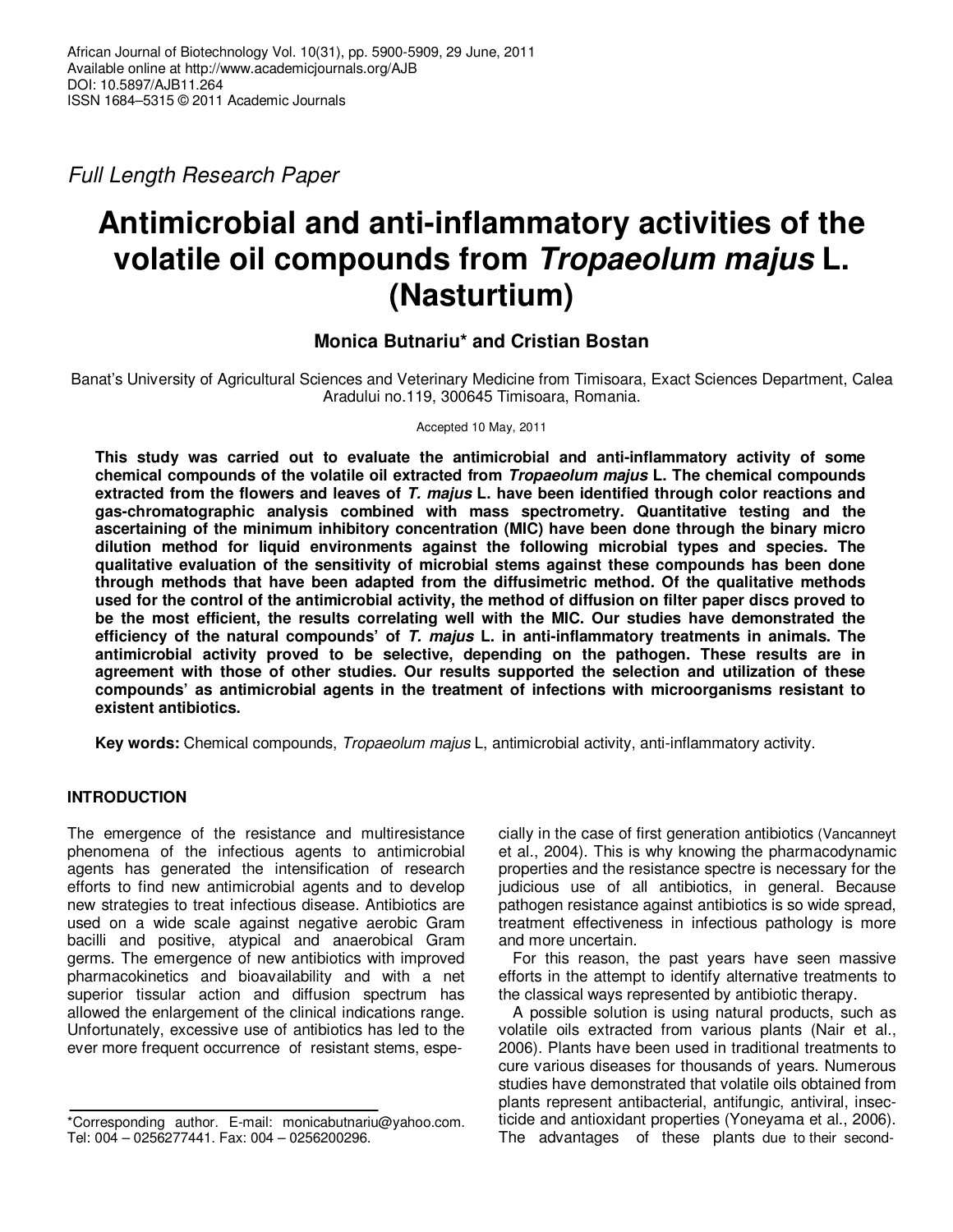secondary metabolites have been intensely debated despite the recognition of their biological activity. Both the terpenoids and the phenolic compounds are important in the plant's protection against insects and herbivorous animals; in strive to find space and resources against competing plants and against pathogen microorganisms (Trott et al., 2007).

Secondary metabolites like the alkaloids, isoprenoids and pheolic acids are eliminated as exudates by the leaves, on their surface. Volatile oils (also called essential oils) are regular aromatic compounds from different parts of the plant (flowers, buds, seeds, branches, bark, wood, fruit or roots) (Swarna et al., 2009). They can be obtained through fermentation or extraction, but the most commercially used method is hydro distillation (Silva et al., 2005). Volatile oils contain a mix of compounds that from a chemical point of view derive from terpenoids or their oxygenated compounds. Volatile oil compounds have been used in the therapy of certain forms of cancer, others in food preservation (active preservation), or as source of active biological compounds (Pattnaik et al., 1997). The largest use of volatile oils in the European Union is registered in the food industry (spices), cosmetics and pharmaceuticals. Their antibacterial properties and those of their subcomponents have been exploited as various commercial products, such as: concoctions for the obturation of dental root canals, antiseptics, or additives for animal feeds. Because of this, we expect to discover that within the chemical composition of the volatile oils coming from different species of plants there are substances with antimicrobial properties with specific or general actions against microorganisms. Although, the antimicrobial properties of volatile oils and their compounds have been researched in the past, the mechanism of their action has not been studied in detail (Guardabassi et al., 2008). Taking into account the large number of the different groups of chemical compounds present in the composition of volatile oils, their antimicrobial activity cannot be assigned to a sole specific mechanism. Their activity depends on the process through which the volatile oil is obtained, the target location and the synergies of the constituent substances. The chemical structure of the individual compounds of volatile oils affects their specific antibacterial action. A characteristic of volatile oils and their compounds is hydrophobia, which permits them to affect the lipid structure of the bacterial cellular membrane and increase its permeability (Dolganiuc et al., 1997).

The importance of the presence of the hydroxyls grouping within the phenolic compounds like carvacrol and thymol has been confirmed. The position of this grouping within the phenolic ring does not seem to significantly affect the degree of antibacterial activity (Tzakou et al., 2001). In Romania, the Tropaeolum majus is cultivated as a decorative plant.  $T$ . majus contains glucosynolates, sulphur glicosydes, an antibiotic (tromalyte), bensilglucosynolate, glucosinol, and glicotropeoline. The plant also contains flavonoids, vitamin C, iodide, spilantolic acid, oxalic acid and mirosine (enzymes).

Glicotropeopline frees a sulphurous compound added in water, has the properties of a disinfectant, but has also antibiotic and anti–tumoral effects (Vancanneyt et al., 2006). The volatile oil obtained from Nasturtium contains, in addition to flavonoids, acids from the group of the chlorogenic acid, carotenoids, cucurbitacins, proteins, aminoacids, sulphur, iron, manganese, phosphoric acid. The lipid part that covers the surface of the leaves is composed of a mix of aliphatic acids; the main substances are nonacosanol and nonacosanediol. The T. majus flowers are excellent sources of lutein, and the leaves contain both lutein and provitamin A and β– carotene (Luz et al., 2007).

### **MATERIALS AND METHODS**

#### **Materials**

The aerial parts (leaves and flowers) of the species  $T$ . majus were harvested at blossom. Plants were identified and authenticated in the Botanical Laboratory of the U.S.A.M.V.B Timisoara. A labelled voucher has been kept in the laboratory herbary. The aerial parts of the T. majus plant were collected in May 2007 and dried at 18– 22°C for two days. In order to minimize the loss of active components, the dehydration was done without thermic treatments. After drying, the material was kept at –20°C until it was used (Swarna et al., 2009).

#### **The extraction method for volatile oils**

For the extraction of volatile oil, we used a clevenger type hydro distillation device based on the recirculation of water, in order to eliminate losses of volatile oil through its solving in the water. The heating was done on direct fire, while the installation was permanently monitored in order to avoid overheating of the distillation container. The vegetal material (500 g) was introduced in the balloon of the device after it was weighed, adding 500 ml of water; the distillation lasted for 3–4 h. 50 g of finally ground plant were extracted with 50 ml of distilled water, methanol 100%, ethanol 80% and hexane for 72 h, under intermittent agitation. The extracts were than filtered.

#### **Evaluating the anti**–**inflammatory action**

Experiments were done on 65 white mice with corporal mass of 140–200 mg. The animals were distributed in 5 lots. The inflammation was induced in all the mice through the injection of 50 µl 4% formalin under aponeurosis of the back paw. The inflamemation degree was determined through the modification of the paw volume as could be observed on a graded column of water. The first lot of 15 mice was split as follows: 5 mice were administered, 5 days before the induction of the inflammation, intraperitoneally, 1 mg of antibiotic (based on chloramphenicol) as suspension; other 5 mice–3 days before; and the other 5–on the day of the induction of the inflammation.

The second lot of 15 mice was split as follows: 5 mice were administered, 5 days before the induction of the inflammation, intraperitoneally, 1 mg of antibiotic (based on penicillin) as suspension; 5 mice–3 days before; and the other 5–on the day of the inflammation. The third lot of 15 mice was split as follows: 5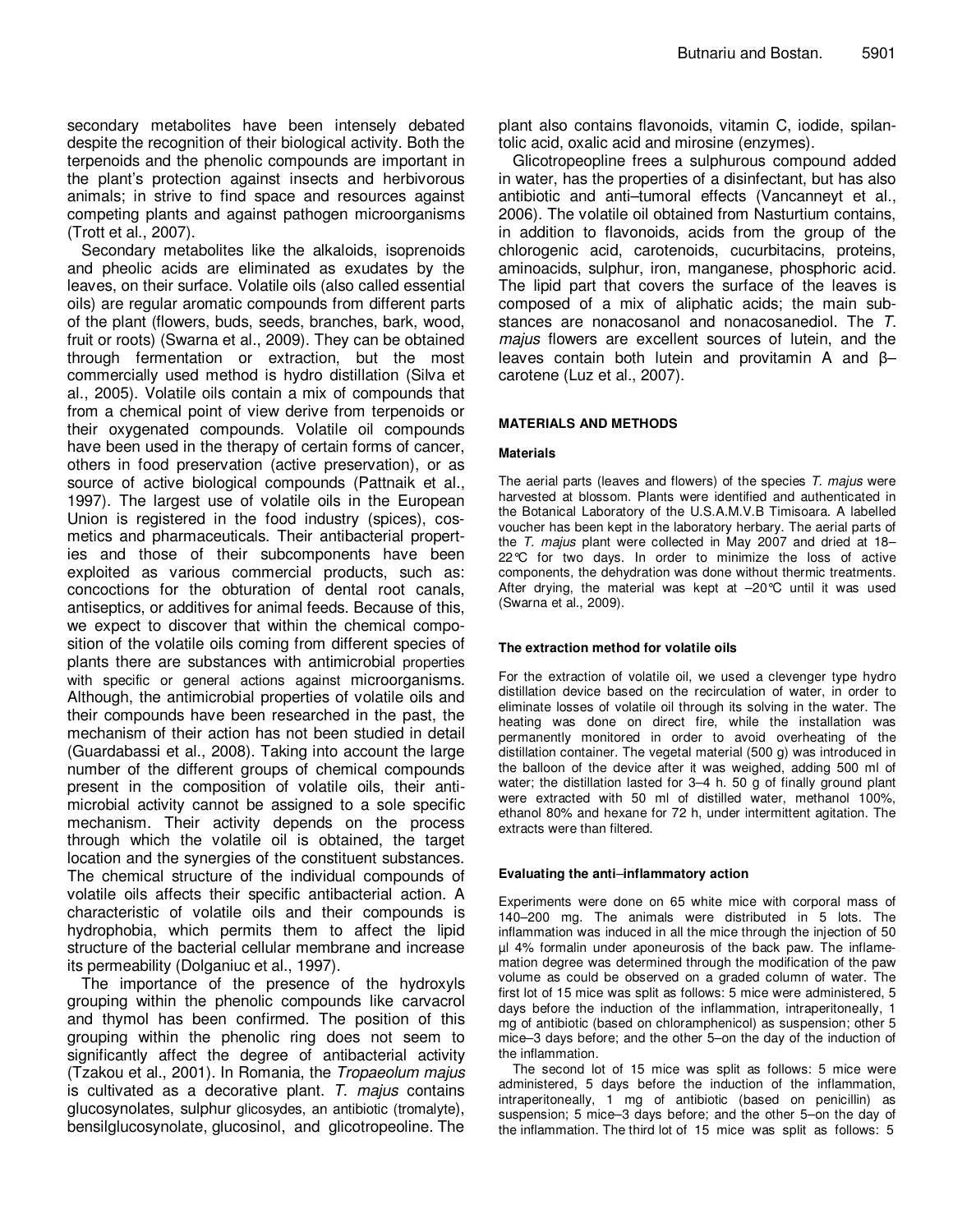mice were administered, 5 days before the induction of the inflamemation, intraperitoneally, 1 mg of antibiotic (based on cephalosporine) as suspension; 5 mice–3 days before; and the other 5–on the day of the inflammation. The fourth lot of 15 mice was split as follows: 5 mice were administered, 5 days before the induction of the inflammation, intraperitoneally, 1 mg of volatile oil obtained from Nasturtium, as suspension; 5 mice–3 days before; and the other 5– on the day of the inflammation. The fifth lot of 5 mice was the control lot in which we only induced the inflammation. Measurements were conducted 3, 24 and 48 h after the inflammation was induced (National Committee for Clinical Laboratory Standards, 2008).

#### **Evaluating the antibacterial activity**

The standard reference roots (Staphylococcus aureus, Bacillus sp., Listeria monocytogenes, Escherichia coli, Salmonella sp., Pseudomonas aeruginosa and Candida albicans) used in the evaluation of the T. majus volatile oil was provided by the Cantacuzino Institute Bucharest.

The qualitative screening of the susceptibility spectra of different microbial strains to the tested compounds was performed by adapted diffusion techniques. We used filter paper discs impregnated with solutions of the tested substances and the repartition in spot of the tested substances on solid media seeded in canvass. The study of the antimicrobial properties by the adapted disk diffusion method–Petri dishes with Mueller Hinton (for bacterial strains)/YPG (Yeast Peptone Glucose) (for yeasts) medium were seeded with bacterial inoculum as for the classical antibiotic susceptibility testing disk diffusion method (CLSI); 5 mm diameter paper filter disks were placed on the seeded medium, at 30 mm distance. Subsequently, the disks were impregnated with 5 ml of compound solution; by method Clinical and Laboratory Standards Institute (2007).

The study of the antimicrobial properties by spotting the tested solution on the culture medium seeded with the microbial suspension, the antimicrobial activity being expressed as the absence of microbial growth on the spot area.

#### **MIC assays**

The quantitative assay of minimal inhibitory concentration (M.I.C., µg/ml) value was based on liquid medium serial micro dilutions. Serial binary dilutions of the tested compounds (ranging between 1024 and 8 mg/ml) were performed in a 200 ml volume of nutrient broth and each well was seeded with 50 ml of microbial inoculum (0.5 McFarland density). The plates were incubated for 24 h at 37°C, and MICs were read as the lowest concentration of compound which inhibited the microbial growth; by method Clinical and Laboratory Standards Institute (2006). The standard culture environments came from I. Cantacuzino. Every environment box comes with quality control certificates.

These certificates enumerate the testing organisms, including the ATCC cultures specified in the CLSI M22 standard Quality control for commercialized culture environment preparates. The time interval for detection was ≤72 h for each of the organisms enumerated in the quality control certificate of this environment; by method FDA. (2006).

The decisive test local application; day 20–22, control and treatment groups. The ribs of the animals from the control and treatment groups were shaved of hair. A compression soaked in the test substance (volatile oil of T. majus) is applied on a single rib of the mouse and another compression soaked only in the vehicle can also be applied on the other rib. The compressions are kept in contact with the skin through occlusive gauze for 24 h. Control and treatment groups. Approximately 21 h after the compression has

been removes; the tested zone is cleaned and carefully shaved, if necessary.

Approximately 3 h later (so approximately 48 h from the beginning of the application) the cutaneous reaction is registered and observed according to the degrees showed. Approximately 24 h after this observation, we make a second observation (at 72 h) and another recording. We recommend both on the control and the treatment lots. The graded Magnusson and Kligman scale for the evaluation of reactions to the application of the compression: 0=no visible change; 1=small or irregular erythema; 2=moderate and confluent (adherent) erythema; 3=intense and swollen erythema (U.S. Department, 2007). The Institutional Animal Care approved all of the experimental protocols. The number of experimental animals was kept to a minimum.

### **Statistical analysis**

Results were analyzed using Student's t-test and expressed as mean± SEM. Differences between the mean of treated animals and control groups were considered significant at P<0.05.

## **RESULTS AND DISCUSSION**

## **The analysis of the volatile oil**

The preliminary phytochemical investigation of the aqueous extracts of the T. majus, preliminary results showed that it contains volatile oils and terpenoids, saponins, tannins, glycosides, alkaloids, fatty acids and antibiotic–tromalyt. The vegetable material composed of a mix of flowers and leaves of T. majus underwent hydro distillation and extraction with inorganic and organic solvents respectively. For the qualitative phytochemical analysis, we obtained extracts and volatile oil that were then used for the evaluation of their anti-inflammatory and antimicrobial potential. The qualitative reactions highlighted the fatty acids, sterols, flavonoids, free sugars, organic acids, tannins, alkaloids, saponoids and polysaccharides (Table 1).

The natural compounds of the isolated volatile oil have been identified and determined quantitatively, through gas–chromatographic analysis coupled with mass spectrometry. For this, we separately evaluated the aerial parts of the plants. We determined 450±50 µg/g lutein in the yellow–colored flowers and 350±60 µg/g lutein in the orange–colored flowers. In the volatile oil obtained from the aerial parts, we also detected  $136\pm18$   $\mu$ g/g lutein, 69±7 µg/g β–caroten, 74±23 µg/g violaxanthin, 24±3 µg/g hetero–transglicosilatin and 48±13 µg/g neoxanthin. Violaxanthin, antheraxanthin, zeaxanthin, zeinoxanthin, β–cryptoxanthin, α–caroten, and β–caroten were detected in small concentrations in all cases. Results indicated the fact that there are no significant differences among extracts obtained from leaves or flowers from the point of view of the types of compounds detected.

Therefore, the mixture of all the aerial parts of the plant was considered optimal for the purpose of this study. Saponins are present on average 2.153±0.07%. Chromatographic analysis shows that saponins from  $T$ . *majus*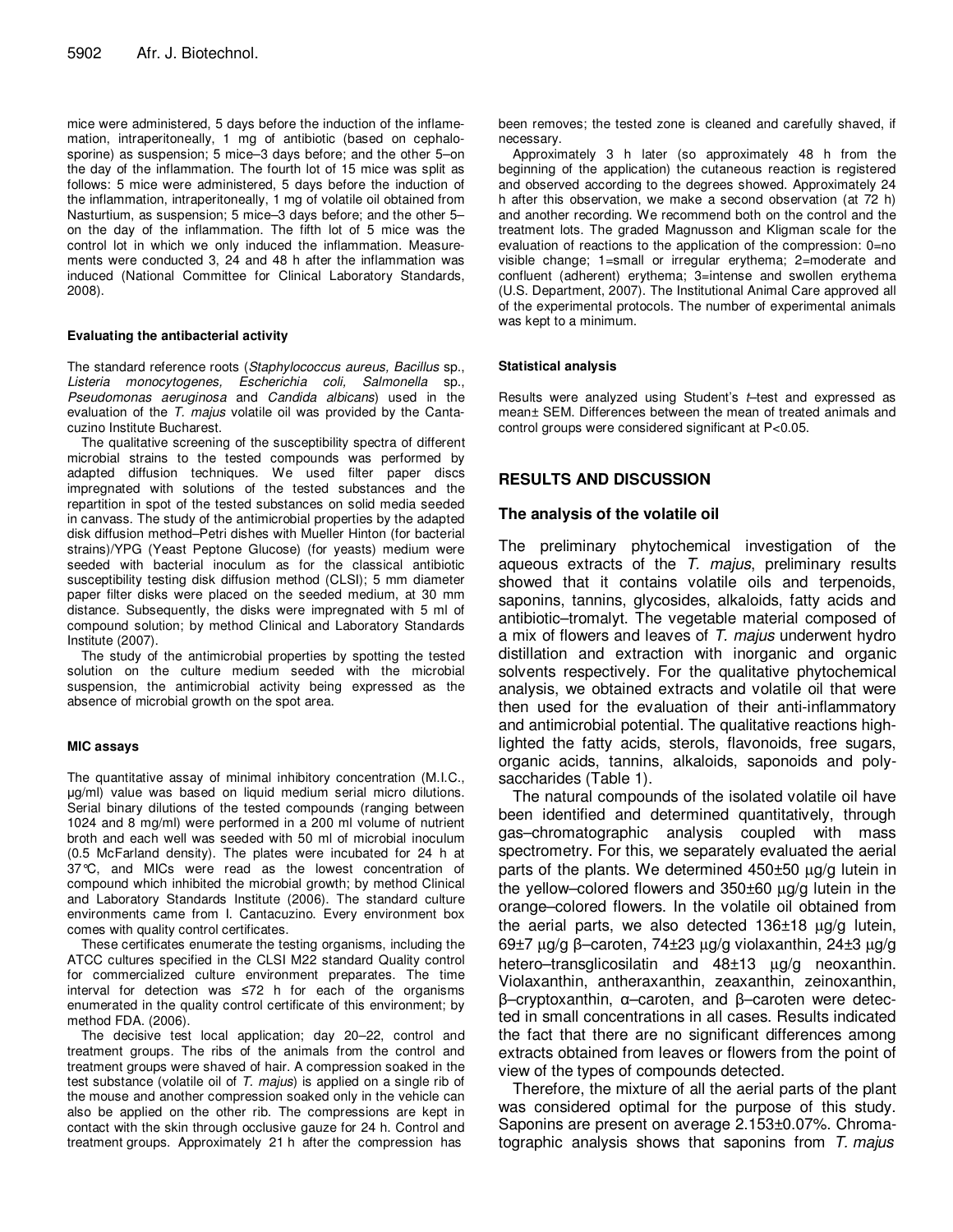| S/N | Group                              | <b>Phytochemical reaction</b> |
|-----|------------------------------------|-------------------------------|
| 1   | Saponins                           | present                       |
| 2   | <b>Steriods</b>                    | present                       |
| 3   | Tannins                            | present                       |
| 4   | Glycosides                         | present                       |
| 5   | Alkaloids                          | present                       |
| 6   | Fatty acids                        | present                       |
| 7   | Flavanoids                         | present                       |
| 8   | Polyzaharides                      | present                       |
| 9   | Ketones, hydroxyketones, diketones | present                       |

**Table 1.** Results of phytochemical screening of T. majus.

represent the sum of ester–saponins, bisdesmosides and monodesmosides of hederagenol (Figure 1). Fatty acids, such as palmitic oleic, stearic or docosanoic acid, were present in a concentration of 9.5± 0.12%, sterols 6.6± 0.1%, and esther sterols 8.4± 0.01%.

# **The anti**–**inflammatory effect of volatile oil**

Results presented in Table 2 shows that metabolites from volatile oil extracted through hydro distillation from T. majus prevents inflammation and influences its degree of manifestation, especially after 24 and 48 h. The degree of manifestation is more reduced in mice which were administered T. majus volatile oil, as compared to those having been treated with synthesised products. The antiinflammatory effects of the volatile oil extracted through hydro distillation from  $T$ . majus are explained by the presence of tiosulphinates. These compounds have the capacity to inhibited synthesis and the release of some pro–inflammatory mediators. Comparative analysis between the anti-inflammatory potential of the T. majus volatile oil and other classical anti-inflammatory shows a strong anti-inflammatory activity in the case of the first, where we could observe a complete resorption within 48 h from administration (Table 3). This action seems to be caused mainly by the saponoids identified in the volatile oil (Figure 1), but also to the content of lecithin's, acetilbalcanolids and the asulenes from the volatile oil. Another category of natural compounds comprised in the volatile oil is that of lactones, sesquiterpens, polynesians and polyphenols, which have as effect the inhibition of the development of the induced edema (Table 3).

# **Testing of anti-irritant and anti-inflammatory effect of T. majus volatile oil**

Sodium lauryl sulphate (SLS) is a well-known tensionactive agents used as an irritation model. This substance determines important toxic effects at skin level; the intensity of the effect depends on the relationship dose-

effect. Its primary effects are the production of erythema and edema. Concentrations above 10% are harmful for the skin, especially when it is applied as sole compound. The T. majus volatile oil has been used directly on the skin immediately after the irritation was induced with SLS. The experimental mice lot on which the anti-irritant effect was tested is presented under the methods section. Volatile oil containing natural substances from  $T$ . majus presented a remarkable activity of inflammation reduction of up to 85%. The results of the visual evaluation of the potential to reduce irritation with SLS are shown in Table 4. In order to evaluate the effects of volatile oil, the aspect of the skin was monitored visually at certain time intervals.

At the visual evaluation of the skin appearance (Table 5) after the application of the preparation containing T. majus volatile oil, compared to other classical antiinflammatory preparations, we observed that the integrity of the hydric layer of the skin was significantly improved right after the application of the product (30 min). The phytochemical study demonstrated the presence in the T. majus volatile oil and extracts of some metabolites that present antimicrobial property (tannins and flavonoids).

## **Testing of antimicrobial action of T. majus volatile oil**

The antimicrobial action is determined by the phenols and metil–ethers identified in the T. Majus extracts, but also by the tymol and carvacrol present in the volatile oil.

The volatile oils tested presented a wide range of action over both Gram-positive and Gram–negative species (Tables 6 and 7). Among the qualitative methods employed for the control of the antimicrobial activity, the method of diffusion on filter paper disk proved to be most efficient, the results correlating well with MIC (Table 6). In the case of the quantitative analysis of the antimicrobial activity of the compounds tested through the method of the micro dilutions in a liquid environment, the development of the microbial cells was stopped by all the tested compounds (Table 7). At smaller concentrations (256 µl essential oil) of natural compounds, the microbial culture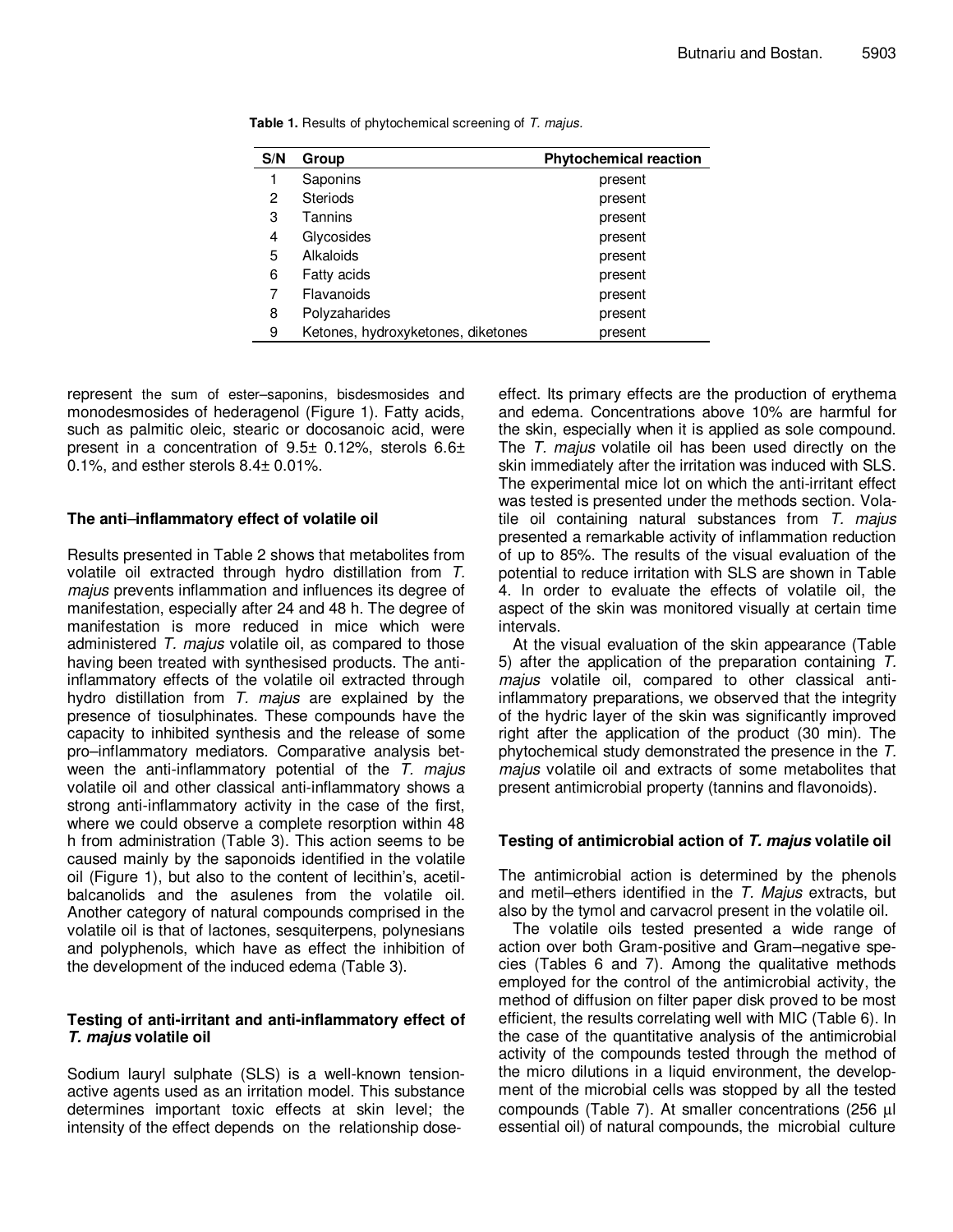

**Figure 1**. The Chromatogram of hydro–distilled extract from Tropaeolum Majus each peak represents one of the detected compounds: fatty acids (1–palmitic acid, 2–stearic acid, 3–oleic acid, 4–linoleic acid and 5– linolenic acid) 6–docosahexaenoic acid; 7–sterols, 8–sterol esters; carotenoid pigments (9– lutein; 10–beta carotene; 11–violaxanthin); 12–hetero–transglicosilating; 13– neoxanthin; 14–saponins; 15–bis– desmosides;16–mono–desmosides; 17–hederagenol; 18– flavonoids; 19–tromalyt; and 20–tannins.

**Table 2.** The evaluation of the efficiency of volatile oil compounds' on the evolution of the inflammatory process.

|                                         |                                                                 |                | <b>Time of measurement</b> |            |  |  |  |
|-----------------------------------------|-----------------------------------------------------------------|----------------|----------------------------|------------|--|--|--|
|                                         | Preparation                                                     | 3 <sub>h</sub> | 24 h                       | 48 h       |  |  |  |
|                                         | Administration 5 days before the<br>inflammation was induced.   | $0.082$ ml     | 0.075ml                    | $0.045$ ml |  |  |  |
| Preparation based on<br>chloramphenicol | Administration 3 days before the<br>inflammation was induced.   | $0.086$ ml     | $0.08$ ml                  | $0.046$ ml |  |  |  |
|                                         | Administration on the day when the<br>inflammation was induced. | $0.11$ ml      | $0.09$ ml                  | $0.09$ ml  |  |  |  |
|                                         | Administration 5 days before the<br>inflammation was induced.   | $0.132$ ml     | $0.96$ ml                  | $0.024$ ml |  |  |  |
| T. Majus volatile oil                   | Administration 3 days before the<br>inflammation was induced.   | $0.083$ ml     | $0.080$ ml                 | $0.06$ ml  |  |  |  |
|                                         | Administration on the day when the<br>inflammation was induced. | $0.1$ ml       | $0.08$ ml                  | $0.00$ ml  |  |  |  |
|                                         | Administration 5 days before the<br>inflammation was induced.   | $0.12$ ml      | 0.11ml                     | $0.09$ ml  |  |  |  |
| Preparation based on<br>penicillin      | Administration 3 days before the<br>inflammation was induced.   | $0.113$ ml     | $0.1$ ml                   | $0.086$ ml |  |  |  |
|                                         | Administration on the day when the<br>inflammation was induced. | $0.11$ ml      | $0.11$ ml                  | $0.09$ ml  |  |  |  |
| Preparation based on<br>cephalosporine  | Administration on the day when the<br>inflammation was induced. | $0.114$ ml     | $0.1$ ml                   | 0.056 ml   |  |  |  |
| Control                                 |                                                                 | $0.1$ ml       | $0.11$ ml                  | $0.09$ ml  |  |  |  |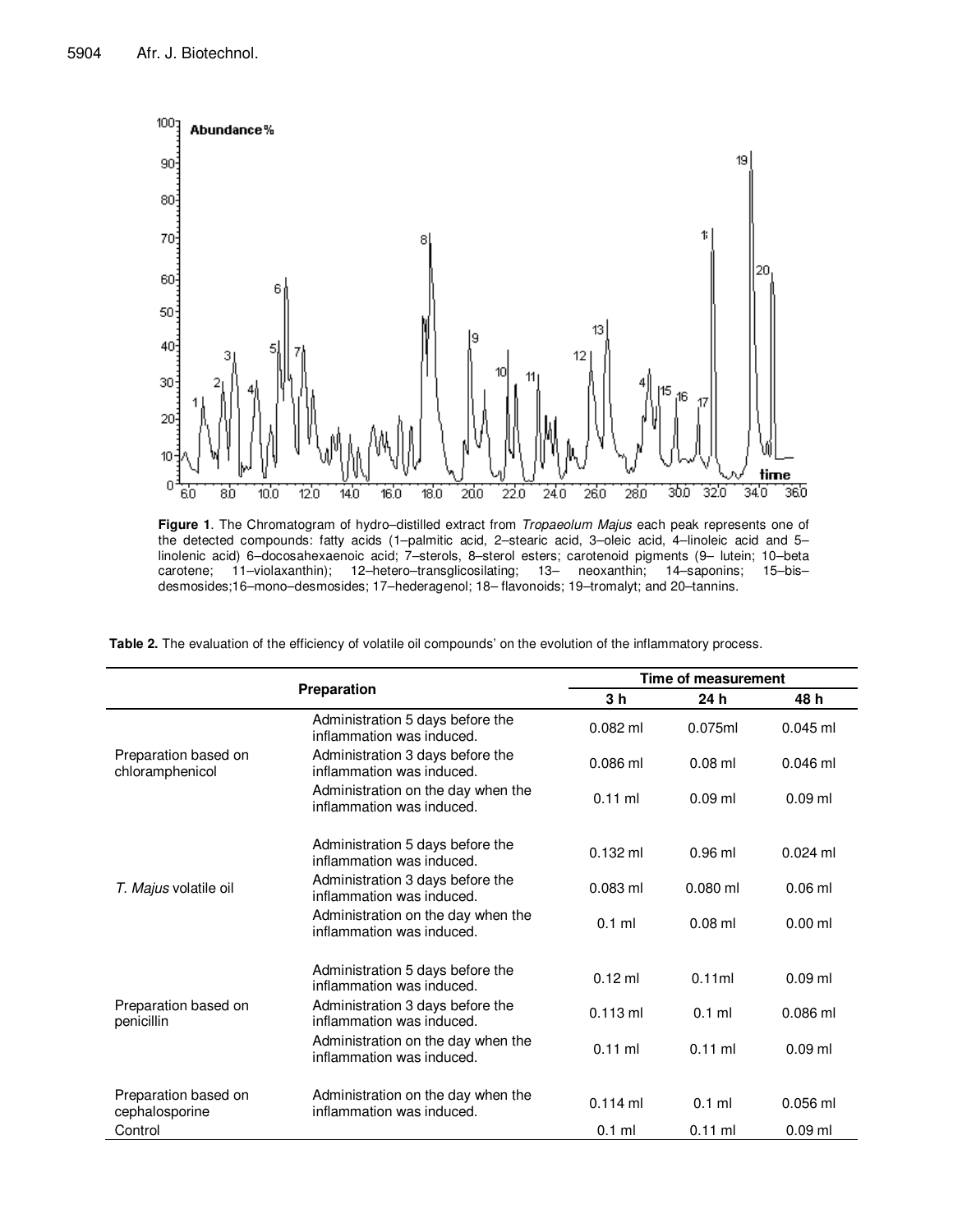**Table 3.** Percents of inhibition of the inflammatory edema for the studied substances.

| <b>Preparation</b>                   | Dose mg / $kg$<br>body mass | <b>Edema inhibition</b><br>after 2 h $%$ | <b>Edema inhibition</b><br>after 4 h $%$ | <b>Edema inhibition</b><br>after 24 h $%$ |
|--------------------------------------|-----------------------------|------------------------------------------|------------------------------------------|-------------------------------------------|
| Distilled water                      |                             |                                          |                                          |                                           |
| Preparation based on chloramphenicol | 1.4                         | 28.57                                    | 48.71                                    | 34.41                                     |
| T. majus volatile oil                | 1.4                         | 31.42                                    | 18.20                                    | 11.18                                     |
| Preparation based on penicillin      | 1.4                         | 24.28                                    | 24.35                                    | 21.42                                     |

**Table 4.** Visual evaluation of the effects of volatile oil in the reduction of irritation produced by SLS.

| Preparation                             | T. majus volatile oil                                                                                                           | <b>Preparation based on</b><br>chloramphenicol                                                                                                                   |                                                                                                                         | <b>Witness</b> |
|-----------------------------------------|---------------------------------------------------------------------------------------------------------------------------------|------------------------------------------------------------------------------------------------------------------------------------------------------------------|-------------------------------------------------------------------------------------------------------------------------|----------------|
| Erythema                                | 0                                                                                                                               | 0.5                                                                                                                                                              |                                                                                                                         | 0              |
| Desquamation                            | 0                                                                                                                               | 0                                                                                                                                                                | 0                                                                                                                       | 0              |
| Edema                                   |                                                                                                                                 |                                                                                                                                                                  |                                                                                                                         |                |
| $%$ of mice with<br>a positive response | 85%                                                                                                                             | 75%                                                                                                                                                              | 25%                                                                                                                     | 100%           |
| Observations                            | 15% of the subjects<br>presented redness.<br>which disappeared within<br>an hour after the<br>application of the<br>preparation | 25% of the tested subjects<br>presented edema or diffuse<br>redness or symptoms that<br>disappeared several hours after<br>the application of the<br>preparation | 80 % of the tested<br>subjects presented very<br>evident edema, skin<br>irritation, erythema that<br>persisted for 24 h |                |

Sodium lauryl sulphate (SLS) is a well-known tensioactive agents used as an irritation model.

Table 5. Visual evaluation of the appearance of the irritated skin after the application of the T. majus volatile oil treatment.

| <b>Preparation</b>                      | after 30min             | after 1h                    | after 3h                  | after 5h                | <b>Observation</b>                                                                                                                                   |
|-----------------------------------------|-------------------------|-----------------------------|---------------------------|-------------------------|------------------------------------------------------------------------------------------------------------------------------------------------------|
| T. majus volatile oil                   | $+60%$<br>(9 out of 15) | $+50%$<br>(3 out of 6)      | $+66.6%$<br>(2 out of 3)  | $0\%$<br>$(1$ out of 1) | The integrity of the hydric layer<br>was improved right after the<br>application of the product; the<br>effect persists more than 3 h                |
| Preparation based<br>on chloramphenicol | 13,3<br>(2 out of 15)   | $+15.38\%$<br>(2 out of 13) | $+45.45%$<br>$(5$ out 11) | Does not vary           | This preparation changes<br>significantly the hydric barrier<br>functions of the skin                                                                |
| Preparation based<br>on penicillin      | $-35%$<br>(4 out of 15) | $-70%$<br>(2 out of 11)     | $-15%$<br>(3 out of 9)    | Does not vary           | We observe a hydric degrading,<br>correlated to an even greater<br>evaporation of water in the first<br>hour after the application of the<br>product |

Initial number of mice:  $15. n =$  number of mice.

becomes visible. In the case of smaller concentrations than 256 µl, the microbial cultures grow. Regarding the qualitative analysis of the CMI values, the most active compounds from the first series (Table 6) proved to be those from the mix containing 1024 µl, respectively 512 µl volatile oil, which presented an antimicrobial action against all tested species, with a constant value of CMI of 256 micrograms / ml. The followers are the mixes of the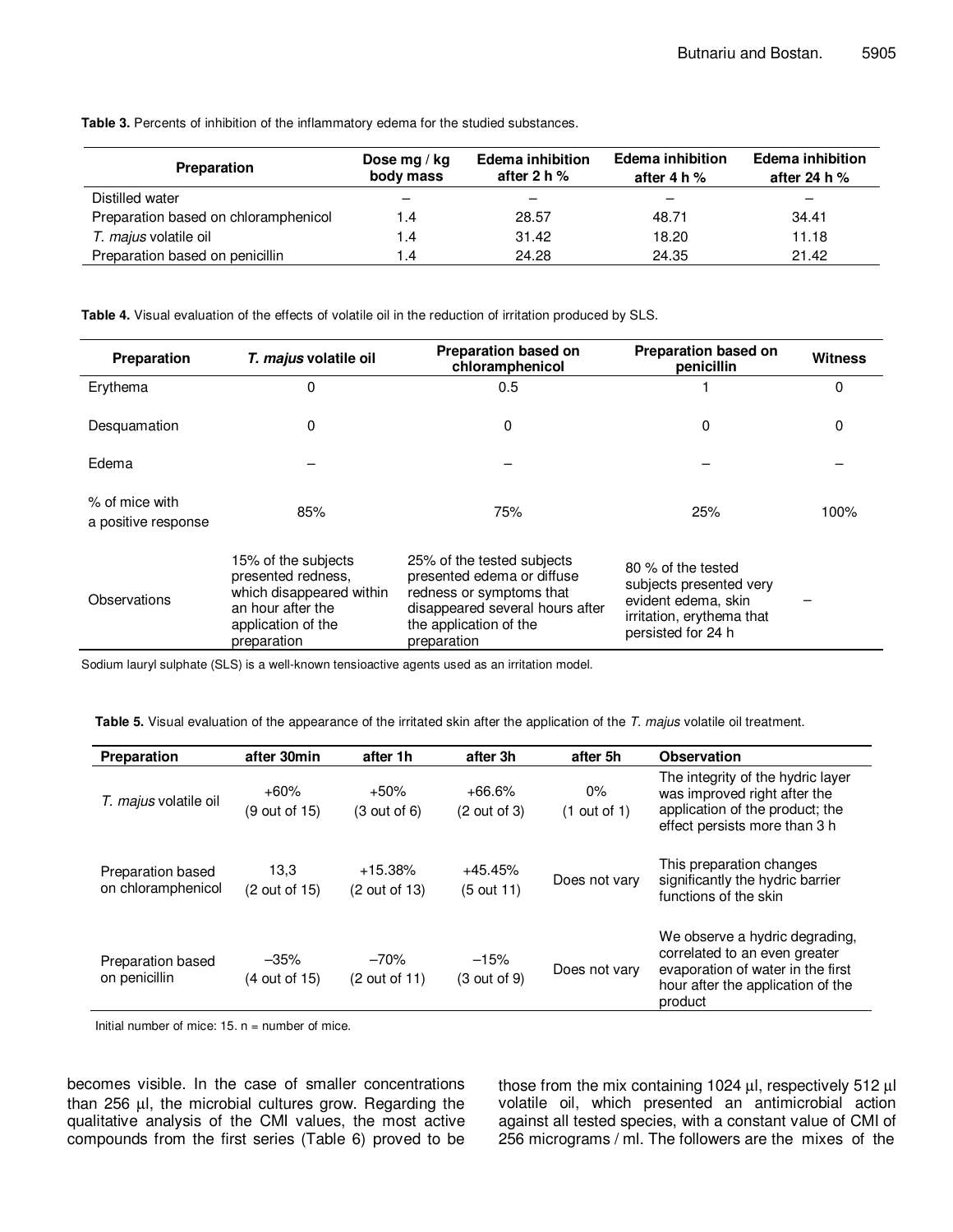|                                  |                         | <b>Synergistic activity</b>                                     |              |                               |                       |                                                  |  |
|----------------------------------|-------------------------|-----------------------------------------------------------------|--------------|-------------------------------|-----------------------|--------------------------------------------------|--|
| Microorganism                    | <b>Essential</b><br>oil | <b>Agueous</b><br><b>Methanol</b><br>extract(Me)<br>Extract(Ag) |              | <b>Ethanol</b><br>extract(Et) | Hexane<br>extract(He) | of mixture in relation<br>to $1:1:1:1(\mu g/ml)$ |  |
| $Gram(-)$                        |                         |                                                                 |              |                               |                       |                                                  |  |
| E. coli                          | $28 \pm 0.5$            | $13 \pm 0.5$                                                    | $18 \pm 0.3$ | $16 \pm 0.4$                  | $17 \pm 0.3$          | $36 \pm 0.5$                                     |  |
| Salmonella sp.                   | $24 \pm 0.5$            | $11 \pm 0.5$                                                    | $19 \pm 0.5$ | $20 \pm 0.5$                  | $22 \pm 0.5$          | $34 \pm 0.5$                                     |  |
| P. aeruginosa                    | $29 \pm 0.5$            | $12 \pm 0.3$                                                    | $16 \pm 0.5$ | $23 \pm 0.5$                  | $19 \pm 0.5$          | $32 \pm 0.5$                                     |  |
| Gram $(+)$                       |                         |                                                                 |              |                               |                       |                                                  |  |
| L. monocytogenes                 | $34 \pm 0.5$            | $19 \pm 0.5$                                                    | $21 \pm 0.2$ | $25 \pm 0.5$                  | $21 \pm 0.3$          | $35 \pm 0.7$                                     |  |
| S. aureus                        | $29 \pm 0.5$            | $10 \pm 0.3$                                                    | $18 \pm 0.3$ | $19 \pm 0.4$                  | $23 \pm 0.5$          | $35 \pm 0.7$                                     |  |
| <i>B.</i> subtilis               | $27 \pm 0.4$            | $19 \pm 0.3$                                                    | $17 \pm 0.4$ | $16 \pm 0.3$                  | $22 \pm 0.3$          | $31 \pm 0.5$                                     |  |
| Diploid fungus (a form of yeast) |                         |                                                                 |              |                               |                       |                                                  |  |
| C. albicans                      | $35 \pm 0.5$            | $23 \pm 0.5$                                                    | $19 \pm 0.5$ | $22 \pm 0.5$                  | $12 \pm 0.3$          | $42 \pm 0.7$                                     |  |

Table 6. Antimicrobial susceptibility pattern of essential (10 µl/disc) oil, aqueous solution, methanol extract, ethanol extract and nhexane extract (300 µg/disc) of T. majus.

Average value ± SD, n=3 (the zone of inhibition in millimetre including disc of 6 mm in diameter). Solvent was negative.

second series, the 512  $\mu$  volatile oil mix with the 512  $\mu$ methanolic extract of  $T$ . majus; the 512  $\mu$  volatile oil with the 512  $\mu$  ethanolic extract of T. majus; and the 256  $\mu$ volatile oil and 256 µl hexanolic extract of T. majus. All these present a good antimicrobial action against the majority of the tested species, except for *E. coli* and *S.* aureus (CMI varying between 64–256 micrograms/ml). The other mixes tested presented variable levels and ranges of antimicrobial action. The microorganism that is most sensitive to the action of the tested natural compounds of T. majus proved to be P. aeruginosa and C. albicans, followed by Salmonella sp. and Bacillus sp, while the most resistant is the E. coli stem.

The activity of these oils over the Gram–positive bacteria included in the test was superior or similar to the action of standard antibiotics ampicillin and chloramphenicol. All the tested oils presented an antifungical action similar or better than the action of the standard benchmarks carvacrol and tymol. Volatile oil seems to be active in the 1024 and 512 µl concentrations employed. The aqueous extract of  $T$ . majus presented a weak action, whereas the alcoholic and hexane extracts of the same plant proved to be active. We observed an antilevuric action of the same concentrations, but also of the mixes of volatile oil and extracts, both alcoholic and hexanic, except the mix of volatile oil and extract aqueous of T. majus. The volatile oil obtained as descrybed in the previous paragraphs is applied on the mouse model with cutaneous irritation and the evolution of the area is observed in time. After a few applications, we can observe a visible improvement.

Table 8 compares the treatment with T. majus volatile oil with the use of other pharmaceutical products that contain zinc compounds (such as zinc oxide and zinc sulphate) used as antimicrobial. This behaviour is ex-

plained through the complexation of proteins by the tannins contained by the T. majus volatile oil, which leads the tissue to become denser, to contract, so that the surface of the lesion concentrates and the capillaries' are obturated, which leads to local homeostasis. At the surface of the skin, a film of protein–tannins gets formed, impermeable and unbootable, which determines a diminution of secretions and, therefore, the local irritation is reduced.

The same film protects the nervous terminations by the action of some irritant stimuli, which explains the slightly local aesthetic effect. In the case of the product based on the T. majus volatile oil, it can be seen in the table pointing out the cutaneous reactions of erythema and escares: the result is 0, like for the formation of edema.

The growth of the number of types of bacteria resistant to classical chemotherapeutics and antibiotics (including penicillin) has imposed the necessity to investigate alternative ways in antibiotic therapy. The discovery of plants with potentially antimicrobial properties opened a new horizon in this field.

The tests done to evidence the antimicrobial action showed that the majority of the used solutions derived from the initial extract from T. majus volatile oil present low CMI values (mg/ml), which demonstrates an efficient antimicrobial and anti-inflammatory action. Based on these results, it was possible to demonstrate that the presence of cardiotonic glycosides in the T. majus volatile oil renders the volatile oil and it's aqueous, alcoholic and hexanes' extracts an anti-inflammatory and antimicrobial potential, our results being in line with specialty literature (Directive, 2000). The positive results are connected to the presence of tannins and saponins in the  $T$ . majus volatile oil. On local application, the tannins act as astringents, healing, antiexudative, anti–irritative, anti-inflammatory,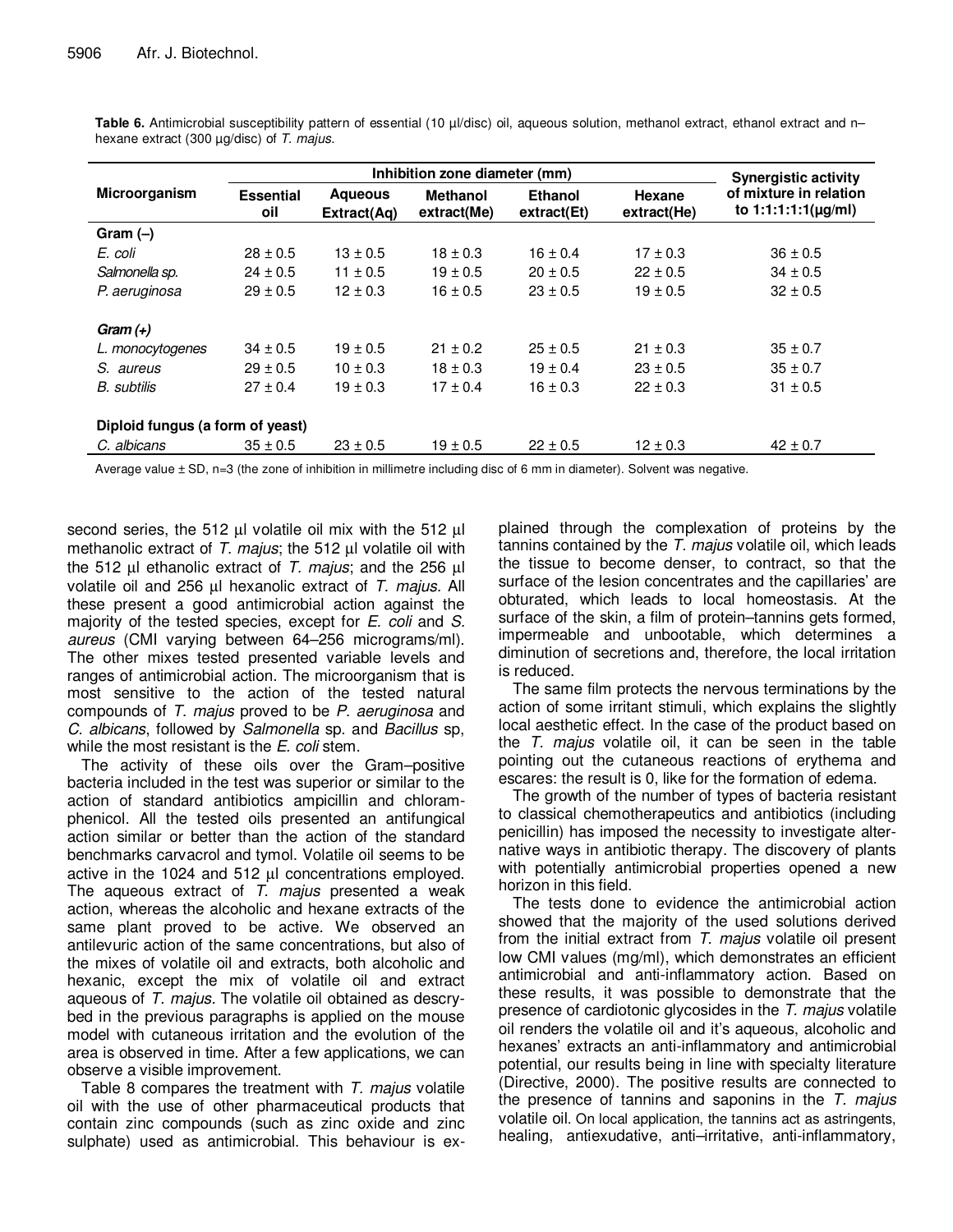**Table 7.** Minimal inhibitory concentration (MIC) of the natural compounds obtained from T. majus on the various microbial stems, using the micro dilution method.

| <b>Essential oil volume</b> |           |                |                                               |                | <b>Microbial stem</b>                          |                |                 |               |
|-----------------------------|-----------|----------------|-----------------------------------------------|----------------|------------------------------------------------|----------------|-----------------|---------------|
| used and mixture            |           | E. coli        | <b>Salmonella</b>                             | Р.             |                                                | S.             | <b>Bacillus</b> | Candida       |
|                             |           |                | sp.                                           | aeruginosa     | monocytogenes                                  | aureus         | sp.             | sp.           |
| <b>Solvent</b>              | µl oil    |                | Inhibitory potential MIC/MBC (µg/ml) series I |                |                                                |                |                 |               |
| <b>DMSO</b>                 | 1024      | 256±0.12       | 256±0.37                                      | $256 \pm 0.11$ | $256 \pm 0.14$                                 | $256 \pm 0.05$ | $256 \pm 0.24$  | 256±0.15      |
| <b>DMSO</b>                 | 512       | 256±0.08       | 256±0.21                                      | 256±0.5        | 256±0.24                                       | 256±0.17       | 256±0.12        | 256±0.23      |
| <b>DMSO</b>                 | 256       | $512 \pm 0.15$ | >1024                                         | 256±0.11       | 1024                                           | 512            | >1024           | 1024          |
| <b>DMSO</b>                 | 128       | $512 \pm 0.43$ | >1024                                         | >1024          | >1024                                          | >1024          | >1024           | >1024         |
| <b>DMSO</b>                 | 64        | 1024           | >1024                                         | >1024          | >1024                                          | >1024          | >1024           | >1024         |
| <b>DMSO</b>                 | 32        | 1024           | 1024                                          | 1024           | >1024                                          | 1024           | 256±0.18        | >1024         |
| <b>DMSO</b>                 | 16        | 1024           | 1024                                          | 1024           | >1024                                          | 1024           | 256±0.21        | 512           |
| <b>DMSO</b>                 | 8         | >1024          | >1024                                         | >1024          | >1024                                          | >1024          | 256±0.20        | >1024         |
|                             |           |                |                                               |                |                                                |                |                 |               |
| <b>Extract</b>              | $(\mu I)$ |                |                                               |                | Inhibitory potential MIC/MBC (µg/ml) series II |                |                 |               |
| Hexane extract              | 1024      | 256±0.17       | 256±0.12                                      | $32 \pm 0.12$  | >1024                                          | $32 \pm 0.24$  | >1024           | $64 \pm 0.18$ |
| Methanol extract            | 1024      | 128±0.02       | 256±0.17                                      | $32+0.20$      | >1024                                          | >1024          | >1024           | 128±0.40      |
| Ethanol extract             | 1024      | 1024           | 256±0.14                                      | $32+0.02$      | >1024                                          | $32 \pm 0.23$  | >1024           | 128±0.40      |
| Aqueous extract             | 1024      | 512            | 512                                           | $32+0.01$      | 1024                                           | $32 \pm 0.08$  | >1024           | 1024          |
| Aqueous extract             | 512       | >1024          | >1024                                         | 256±0.06       | >1024                                          | >1024          | >1024           | 256±0.35      |
| Aqueous extract             | 512       | >1024          | >1024                                         | 256±0.03       | >1024                                          | >1024          | >1024           | 256±0.14      |
| Methanol extract            | 512       | >1024          | 256±0.03                                      | 256±0.21       | 256±0.22                                       | >1024          | 256±0.13        | 128±0.09      |
| Ethanol extract             | 512       | >1024          | 256±0.04                                      | 256±0.04       | 256±0.15                                       | >1024          | $128 + 0.15$    | $64\pm0.40$   |
| Hexane extract              | 256       | >1024          | 256±0.05                                      | 256±0.05       | 256±0.20                                       | >1024          | 128±0.23        | $64 \pm 0.25$ |
| Methanol extract            | 256       | >1024          | >1024                                         | 256±0.17       | 128±0.05                                       | >1024          | >1024           | 128±0.03      |
| Ethanol extract             | 256       | >1024          | >1024                                         | >1024          | >1024                                          | >1024          | >1024           | 256±0.15      |
| Aqueous extract             | 256       | >1024          | >1024                                         | >1024          | >1024                                          | >1024          | >1024           | >1024         |
| <b>DMSO</b>                 |           | 256            | 256                                           | 256            | 256                                            | 256            | 256             | 256           |

n-3 MIC = minimal inhibitory concentration; MBC - minimal bacterial concentration

Table 8. Comparison between the treatment with T. majus volatile oil and other pharmaceutical compounds.

|                       | Number of day                   |         |             |                  |          |     |  |  |
|-----------------------|---------------------------------|---------|-------------|------------------|----------|-----|--|--|
| Edema formation       | Serious edema<br>Moderate edema |         | Light edema | Very light edema | No edema |     |  |  |
| <b>Product used</b>   | day                             | day     | day         | day              | dav      | day |  |  |
| Product A             | 0                               | 3       | 5           | 6                |          | 10  |  |  |
| Product B             | 0                               | 4       | 5           | 5                |          | 8   |  |  |
| T. majus volatile oil | 0                               | 2       | 3           | 4                | 5        |     |  |  |
| <b>Results</b>        |                                 |         |             |                  |          |     |  |  |
|                       |                                 | $2 - 3$ |             |                  |          |     |  |  |
|                       |                                 |         | 2           |                  |          |     |  |  |
|                       |                                 |         | 0           |                  |          |     |  |  |

antiseptic, anesthesic and antioxidant. Tannins form complexes with the proteins from the superficial layers of the skin, leading to the formation of a protective layer of protein-tannins. Moreover, the tannins act as antiseptics through the precipitation of the proteins from the membrane of the microorganisms and anti-inflammatory through the inhibition of the synthesis of prostaglandins and the freeing of the plachetary activating factor (PAF) (Mahesh et al., 2008). Saponins, which from a structural point of view are glycosides, have an antiseptic and antimicrobial action, in a non-harmful way for the neighboring cellular tissues. The specialty literature draws attention to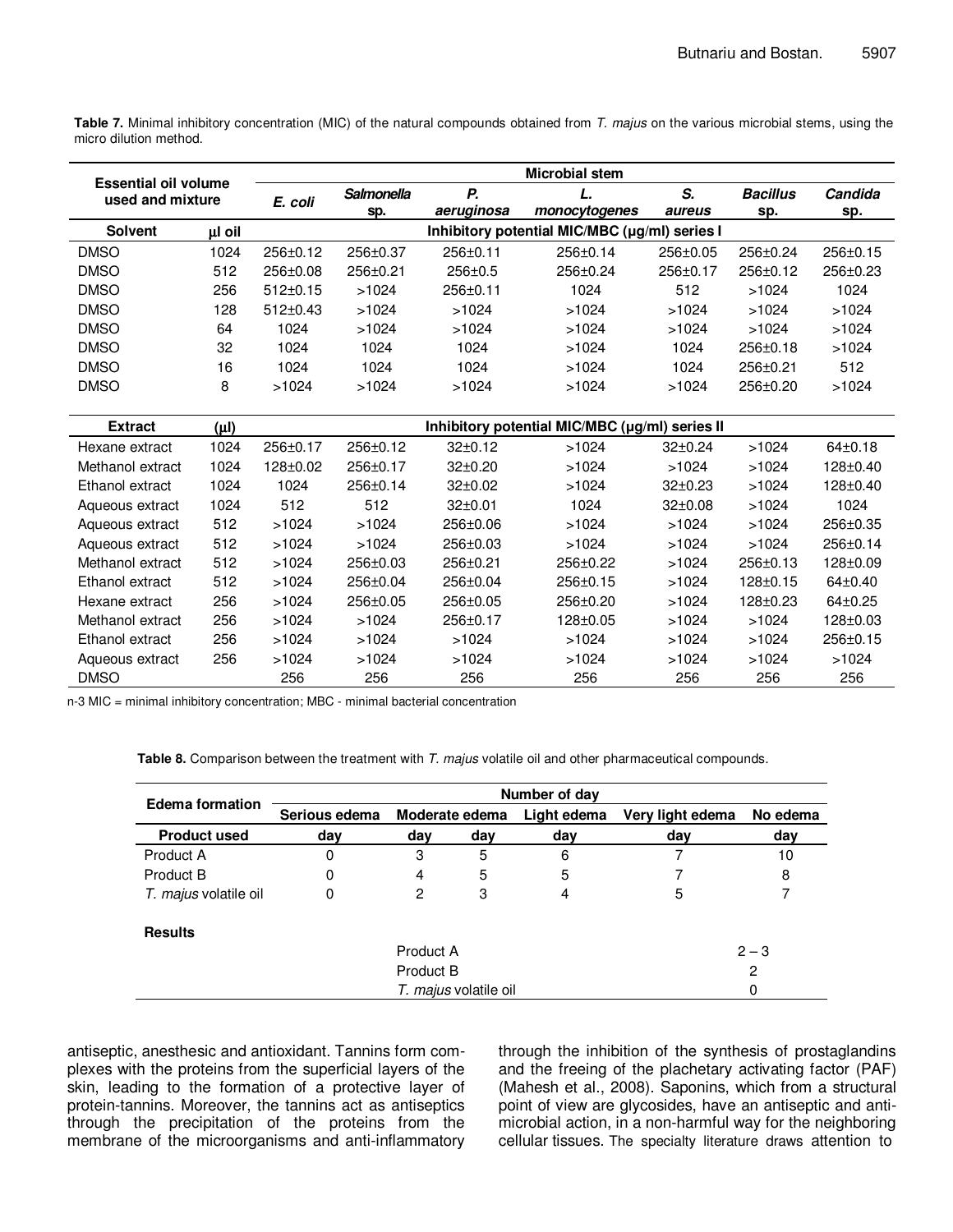the presence of flavonoids in the leaves of T. majus. The compounds form the volatile oil can have various reactions depending on the concentration of these metabolites, which in turn depends on the extraction conditions, the place in which the plant was cultivated or the timeframe in which it was cropped (Akinmoladun et al., 2007). Flavonoic derivates develop anti-inflammatory effects (mainly by inhibiting the freeing of lisosomal enzymes and reducing the level of oxygen–reactive species) (Casadevall et al., 2001), anti–allergic effects (by inhibiting the classical way the seric complement is activated), anti-microbial, capillary-protective and antioxidant effects (FDA, 2006). Although, the antimicrobial properties of the volatile oils and their components have been studied in the past, the mechanism of their action has never been studied in detail (Arai et al., 2005). Taking into account the large number of the different groups of chemical compounds present in the composition of the volatile oils, it is very possible that their antimicrobial activity cannot be assigned to a sole mechanism (Flayhart, 2007), but to the existence of a large number of target locations in the cell. Not all these mechanisms represent separate targets; some are consequences of other target mechanisms (Chatterjee et al., 2010). The chemical structure of the individual compounds of volatile oils affects in their specific ways the antibacterial action.

Thus, the presence and the position of the hydroxyl group among the phenolic acids like carvarol and thymol affects to a wide extent the degree of the antibacterial action.

The anti-infectious/antimicrobial action of the T. majus volatile oil is to a great extent given by the esthers of the phenolic acids with aromatic alcohols (Harris et al., 2010).

The cetones, other natural compounds of the T. majus volatile oil, have important actions over organisms (Nam and Jin, 2010), such as anti–infectious action (antibacterial, antiviral, antifungic, antiparasitary) (Paus et al., 2006), an action based on the biological nucleophilia of cetones towards the amino and tyol groupings, more exactly towards some active situses of some enzymes essential to their lives, inducing irreversible alchilations which lead to the interruption of the multiplication of the infectious agents (Peters et al., 2005).

Phenolic heterosides, contained in the T. majus volatile oil, (Jentschel et al., 2007) have the role of solubilising lipophilic metabolites (Ribeiro et al., 2007) so that these can then diffuse from the plasma to the vacuoles or through the cellular membranes, reaching the reserve organs (Matallana et al., 2006)

# **Conclusions**

We have approached several methods to obtain natural compounds out of  $T$ . majus plants in order to determine

the extract with the best biological action. Results indicated the fact that there are no significant differences between the extracts obtained from leaves or flowers regarding the detected compounds, so the mix of the aerial parts of the plant was considered optimal for ulterior analysis.

Following the investigations on the volatile oil obtained from the aerial parts of the  $T$ . majus species, we highlighted the characteristic compounds with antimicrobial and anti-infectious properties. We obtained and characterised through chromatographic methods the following series of compounds: Fatty acids, docosahexaenoic acid, sterols, sterol esters, carotenoid pigments, hetero–transglicosilating; neoxanthin; saponins; bis– desmosides; mono–desmosides; hederagenol; flavonoids; tromalyt and tannins. From the qualitative methods used to control the antimicrobial activity, the method of diffusion on filter paper disc proved most efficient, with results correlating well with the MIC. In the case of the quantitative analysis of the antimicrobial analysis of the compounds tested through the micro dilution in liquid environment method, the development of the microbial cells was stopped by all the tested compounds. At lower concentrations (256 µl essential oil) of natural compounds, the microbial culture becomes visible. The studied effects show that the majority of the used solutions derive from the initial extract of  $T$ . *majus* volatile oil present low CMI values (mg/ml), which demonstrated an efficient antimicrobial action. Thiosulphinates act as antimicrobials' and anti-inflammatory. The antimicrobial activity of the thiosulphinates has been explained through their possibility to react with the –SH groupings of the bacterial proteins, the result being the perturbation of the bacterial metabolism and, finally, the death of the bacterial cell. The anti-inflammatory effects of the thiosulphinates originate in their capacity to inhibit the synthesis and the freeing of pro-inflammatory mediators.

## **ACKNOWLEDGMENTS**

The authors would like to thank the European regional development fund (ERDF) for financing the project "Environment–Biochemical Cooperation for prognosis of natural water and soil pollution in the Hungarian and Romanian cross–border region to Shun Catastrophe" acronym "R & D SZTE, BAÁE, no. HURO/0801/038.

### **REFERENCES**

- Akinmoladun AC, Ibukun EO, Afor E, Obuotor EM, Farombi EO (2007). Phytochemical constituent and antioxidant activity of extract from the leaves of Ocimum gratissimum. Sci. Res. Essay, 2: 163-166.
- Arai R, Sugita T, Nishikawa A (2005). Reassessment of the in vitro synergistic effect of fluconazole with the non–steroidal antiinflammatory agent ibuprofen against Candida albicans, Mycoses, 48: (1): 38.
- Casadevall A, Pirofski L (2001). Adjunctive immune therapy for fungal infections, Clin. Infect. Dis., 33: 1048-1056.